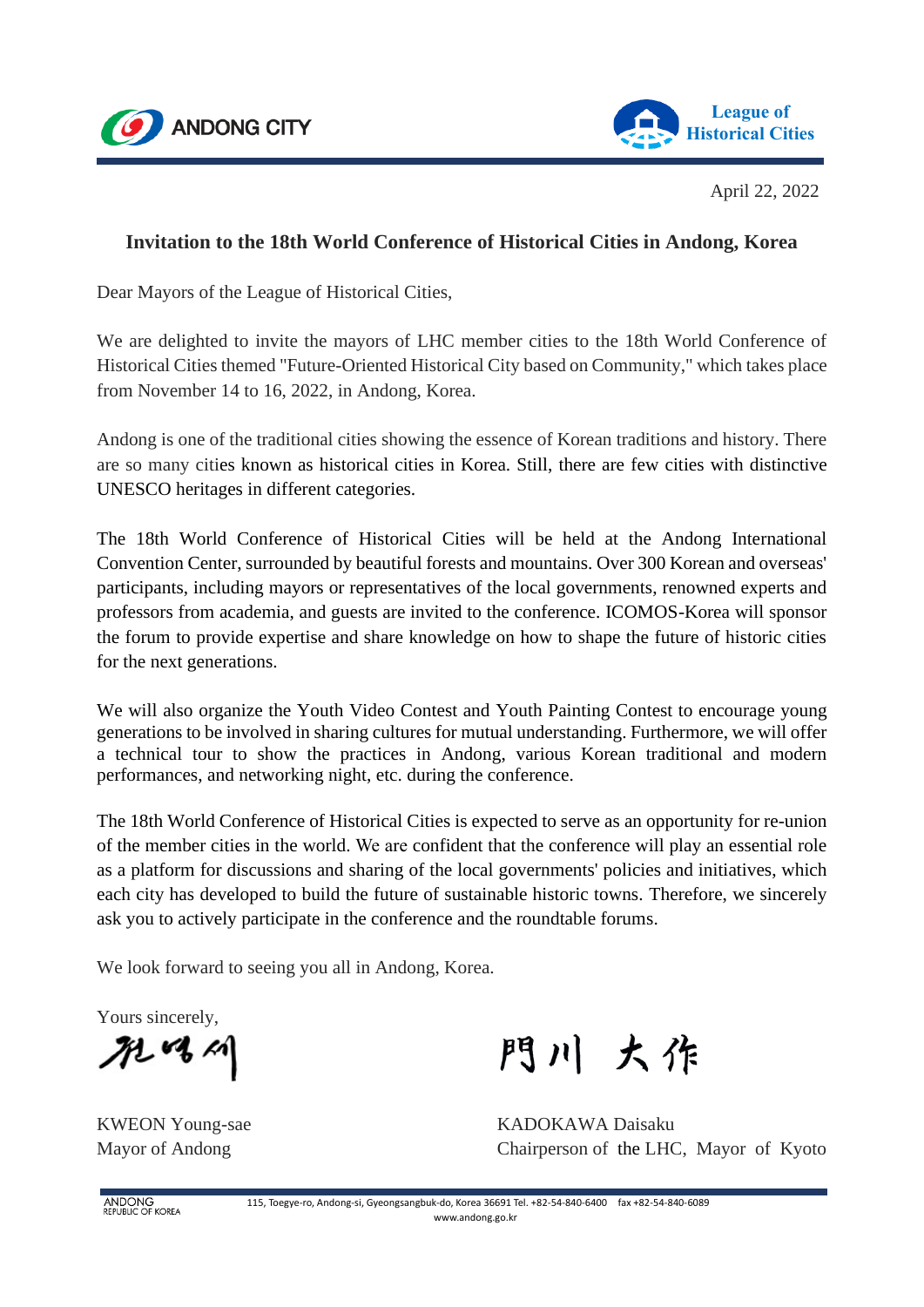## **Theme and Concept of the Conference**

## **Main Theme: Future-oriented Historical Cities based on Community**

Community-led urban development in historical cities has been regarded as a significant issue to seek solutions to strive for the sustainable development of the historical town. In line with these priorities, the theme of the 18th Conference aims to suggest the case studies, policies, and practices and share knowledge for community resilience and development towards community-led strategies for the historical cities.

In the pandemic, digital infrastructure is highly valued, and historical cities are required a shift in strategy and evolution including the fusion of traditional culture and digital technology. It is significant to discuss the topic and the Conference will highlight the new methods of digital tools for innovation and evolution through community involvement.

## **Subthemes and Topics:**

#### **1. Urban Regeneration and Local Community of Historical cities**

- ⚫ Examples of active local communities for rebuilding historical cities
- ⚫ Directions of the development of historical cities through preservation, utilization, and conversion of cultural heritage

#### **2. Community-centered Sustainable Historical Cities**

- ⚫ Plans for creating sustainable historical cities through community activation events
- ⚫ Cases of new cultural projects that combine and create current values and new digital technologies

#### **3. Smart Historical Cities through Digital Tools**

- ⚫ Basic concepts for building a smart historical city
- ⚫ Case Studies of Cultural Heritage using Digital Technology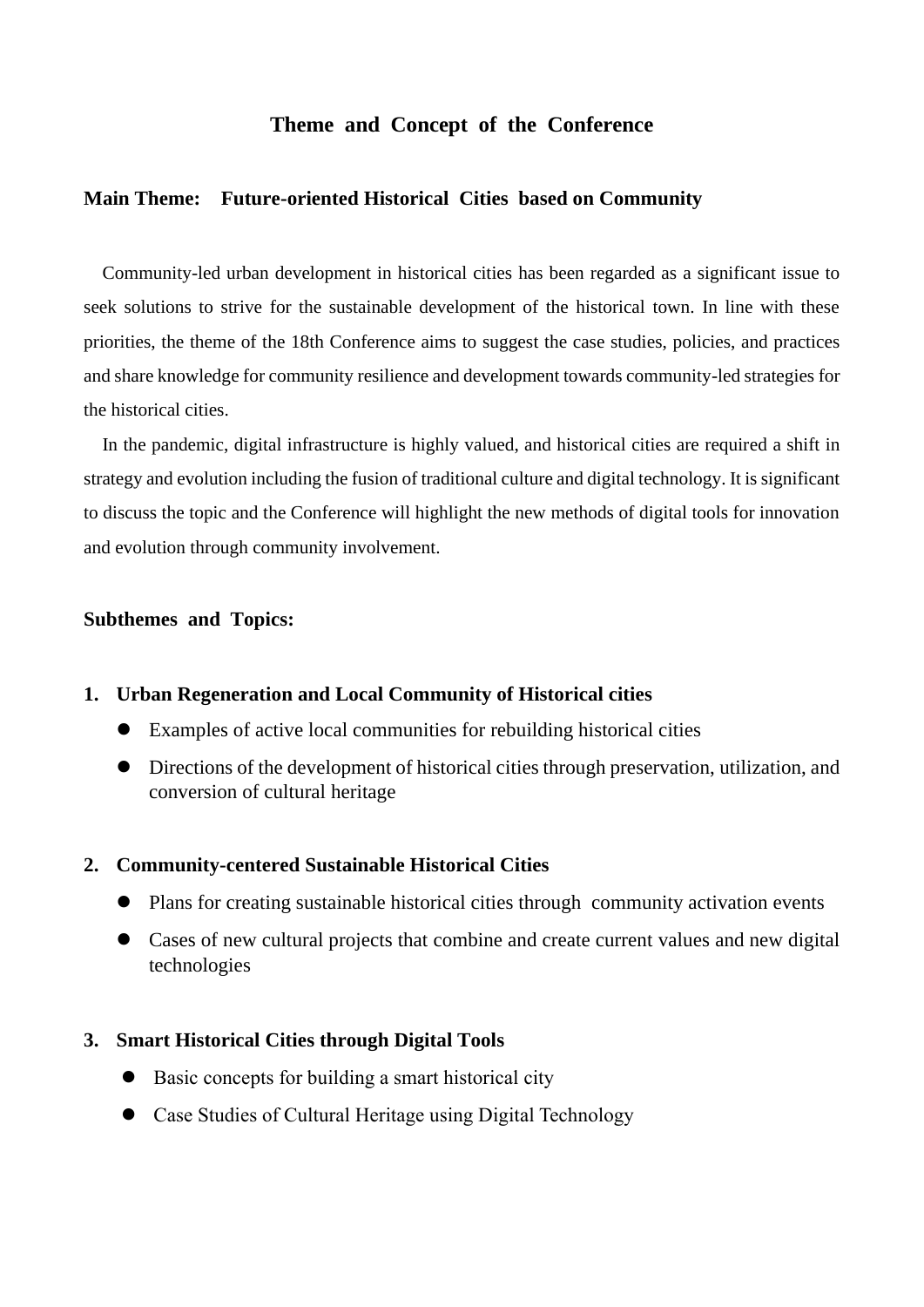# **Details**

| <b>Period:</b>           | November 14 - 16, 2022 (3 days)                       |  |  |
|--------------------------|-------------------------------------------------------|--|--|
| Venue:                   | Andong International Convention Center (ADCO)         |  |  |
| <b>Accommodation:</b>    | Andong Grand Hotel (http://www.andonggrandhotel.com/) |  |  |
|                          | Richel Hotel (http://richell-andong.co.kr/)           |  |  |
| <b>Registration Fee:</b> | Registration will be open from June 1, 2022.          |  |  |

|                                                       | Accommodation Included*                                                                                                                                                                                                             | Accommodation not included                                                       |  |
|-------------------------------------------------------|-------------------------------------------------------------------------------------------------------------------------------------------------------------------------------------------------------------------------------------|----------------------------------------------------------------------------------|--|
| <b>Early-bird Registration</b><br>(June 1 to July 31) | <b>350 USD</b>                                                                                                                                                                                                                      | <b>220 USD</b>                                                                   |  |
| <b>Regular Registration</b><br>(After August 1)       | 500 USD                                                                                                                                                                                                                             | 320 USD                                                                          |  |
|                                                       | *The fee covers the cost of the<br>following items:<br>Excursion<br>Accommodation for 4 nights<br>$(11/13 \text{ in } 11/17 \text{ out})$<br>Meals during the conference<br>Transportation from/to<br><b>International Airports</b> | Participation fee in the<br>conference, excluding the<br>accommodation fee only. |  |

**Note:** Registration fee should be paid by bank transfer. For inquiries on payment methods and consultations, contact the Andong Exchange and Cooperation Team.

# **Call for Presenters for the Roundtable and the Expert Meeting**

### **1. Roundtable:**

"Urban Regeneration and Local Community of Historical cities"

"Community-centered Sustainable Historical Cities"

### **2. Expert's Meeting:**

"Smart Historical Cities through Digital Tools"

The application will be accepted from May 1, and applicants are required to keep to the following schedule:

- ➢ Submit the applicant's name and the presentation title by June 30, 2022.
- ➢ Submit an abstract in English under 1,000 words by July 31, 2022.
- $\triangleright$  Submit the applicant's profile by August 31, 2022.

## **For Submission & Inquiry**

Exchange and Cooperation Team, Administrative Support Office, Andong City Hall Email: [globalandong@korea.kr](mailto:globalandong@korea.kr) Phone: +82-54-840-5081 (English), 6689 (Japanese) The League of Historical Cities Secretariat, City of Kyoto Email: [lhcs@city.kyoto.lg.jp](mailto:lhcs@city.kyoto.lg.jp) URL: [https://www.lhc-s.org](https://www.lhc-s.org/) Phone: +81-75-222-3072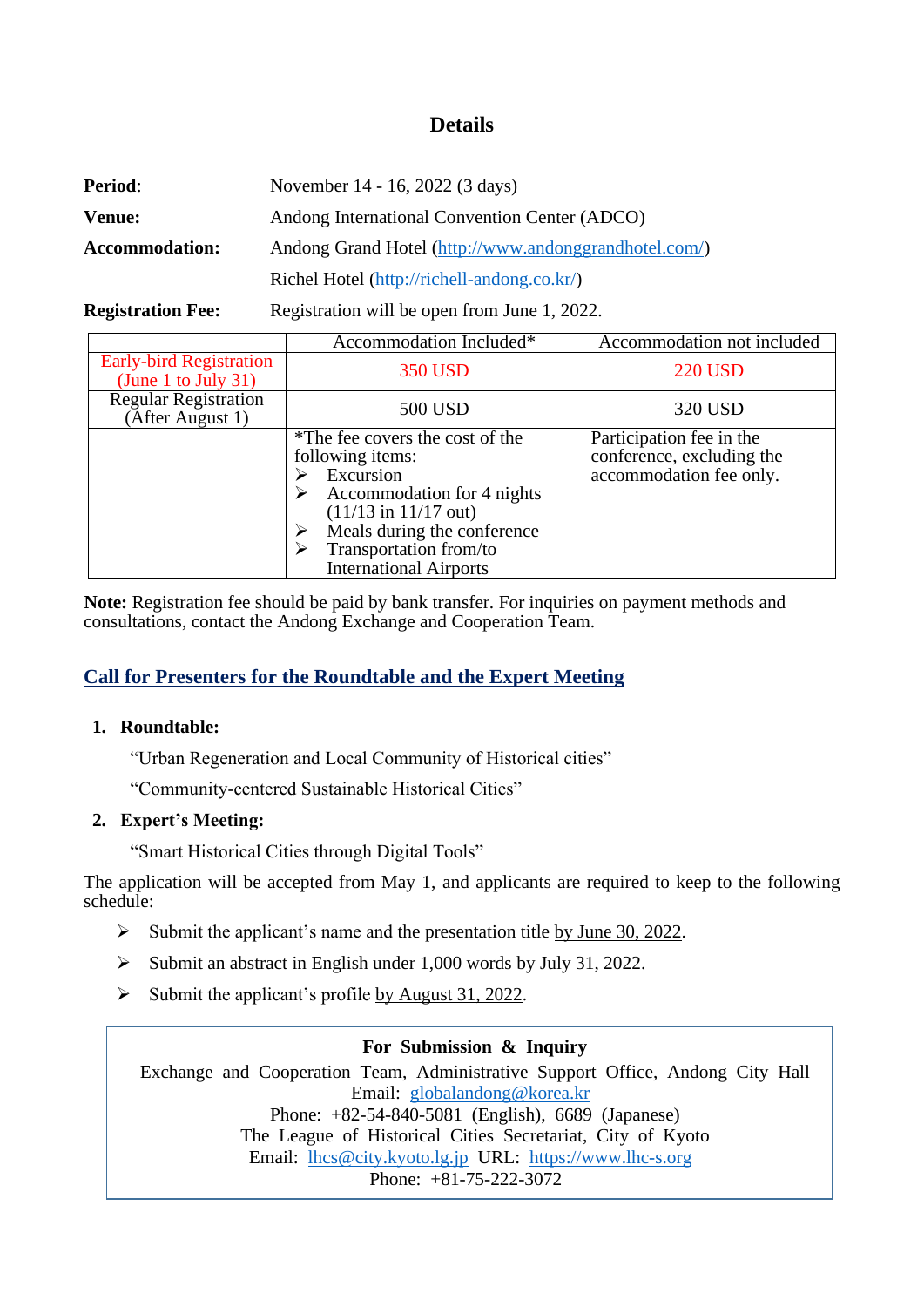# **Youth Program**

## **Call for Participation in the Youth Video Contest &** Youth **Drawing and Painting Contest**

Hahoe Mask Dance is originated in Andong and has 800 years of tradition, featuring a drama of daily life and the conflict between the common people and the privileged class. Andong International Mask Dance Festival has become a representative festival in South Korea since it started in 1999.

South Korea actively promotes ICT education. International UCC Video Contest has been held every year and many works have been submitted to the contest from around the world.

We invite students in the LHC member cities to take part in the following contests. These events aim to encourage young generations to be involved with their creativeness and enthusiasm in the League's activities and introduce their hometowns, which will promote mutual understanding among member cities and eventually contribute to achieving peace and harmony in historical cities.

## **1. Youth Video Contest**

- $\Diamond$  Theme: "Full of Charms of My Town, My City"
- $\triangle$  Age: 7-23 years old students in the LHC member cities
- $\Diamond$  Video Length: 3 minutes at maximum
- $\div$  Format: 1920×1080 pixels in MP4, WMV, AVI, and MPEG format.
- **2. Youth Drawing and Painting Contest** \*Submission should be made in a digital format.
	- $\Diamond$  Theme: "Uniqueness and Creativeness of the Mask Art" \*Works should depict traditional masks or scenes of cultural events with masks that have been handed down.
	- $\triangle$  Age: 7-15 years old students in the LHC member cities
	- $\Diamond$  General Criteria: 1 work per person, in 30cm×42cm size, using crayons, watercolors, colored pencils, etc.

The application forms and guidelines are to be posted on the LHC official website as well as the Andong Conference website soon. Application for each event will be accepted from June 1 to September 30, 2022. All submitted works will be exhibited at the conference venue as well as on the website. The awarded works will be announced at the closing ceremony of the 18<sup>th</sup> World Conference.



Andong, South Korea **Venice, Italy Yogyakarta, Indonesia**